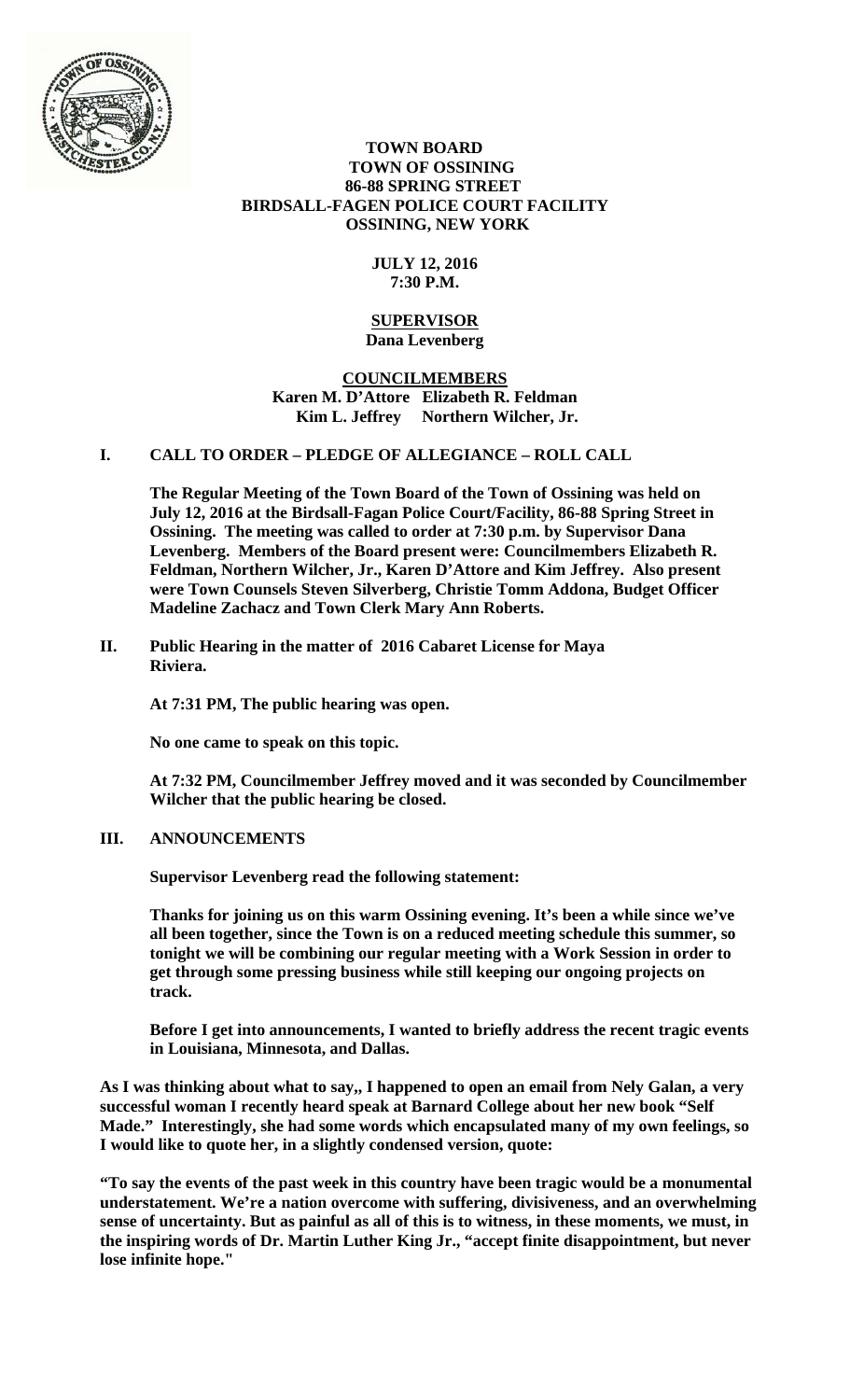**"These are the exact moments when we must ask ourselves the tough questions: is this the best we can do? Is this the best I can do? What can each of us do every day to stand up for ourselves and for others? Are we being our bravest selves? Are our voices ringing loud enough to be heard? This is when we tap into every ounce of grit we have, for the crucial, if not sacred, sake of being part of the solution." End quote.** 

**Here in the Town of Ossining, we have a dedicated community that has experienced some very difficult times in our past, but has rallied to find solutions. In the coming weeks and months, expect to hear more about what we can all do to find ways to heal, and to build. To all those who have lost family members in these tragic events, we send our love and prayers and promise to work harder, stand up for ourselves and others, be our bravest selves and help make sure everyone is respected and loved for exactly who they are.** 

**I have a few short announcements this evening—we have so many special events happening in Ossining this week! Tomorrow evening, Michael Capra, the Superintendent of Sing Sing, will be hosted by the Ossining Historical Society for an informal discussion. Space is limited, but the Historical Society may still be taking reservations—give them a call at 941- 0001.** 

**Assemblywoman Sandy Galef will be hosting a Senior Forum on Thursday at Cortlandt Town Hall, beginning at 9AM. Come out to learn about some of the programs and assistance available to our seniors, this is always an informative and enjoyable morning, and worth a share with your neighbors.** 

**Also on Thursday, OVAC's is hosting its annual Cocktail Party and Fundraiser at the Atria on Hudson. Join our first responders for an outdoor cocktail party, rain or shine. A \$10 donation is suggested, and all proceeds go to OVAC.** 

**Westchester Collaborative Theater will present "Unintended Consequences", a series of**  one-act plays. The first show is on Thursday, July 14<sup>th</sup> at 8PM, followed by Friday and **Saturday nights at 8PM and a matinee on Sunday at 3PM. All readings will take place at the Steamer Firehouse at 117 Main Street. Go to WCTheater.com for tickets and more info.** 

**On Friday, July 15th at 1:30PM, IFCA will have a ribbon cutting of their new building at 65 Hunter Street, which will soon be a space that 3 families will call home. This is an exciting accomplishment for Ossining, and a special congratulations is in order for Councilwoman D'Attore, whose hard work to provide assistance to Ossining's families is an inspiration to all public servants.** 

**Also on Friday, July 15th, NYS Empire State Development will host a public hearing on the \$250k grant to fund the market research and planning studies being conducted for the Sing Sing Museum project. Please join us at 10AM at 16 Croton Avenue to offer your input on this fantastic project.** 

**And of course, I would be remiss if I didn't announce the next two installments of the Ossining Waterfront Concert Series. This Friday at Louis Engel Park, The Soul Projekt will be playing. If you've ever heard them play, you know this is one concert not to miss!**  Next Friday, July 22<sup>nd</sup>, we will host Sundad, another incredibly talented band that will help **you dance the night away. Thanks to our phenomenal Parks Department staff and Recreation Superintendent Chris Soi for all of their help coordinating this great series.** 

**We have been hard at work this week on a variety of things, but perhaps the most important has been sitting down with our Parks Foreman, Recreation Superintendent and our Superintendent of Cemeteries to discuss our long-term capital needs. As the economy has caused municipalities to tighten their belts, our outdoor and recreational spaces have borne the brunt of service cuts, and unfortunately, sometimes it starts to show. We are in the process of coming up with a combined plan to present to the Board at our July 26th**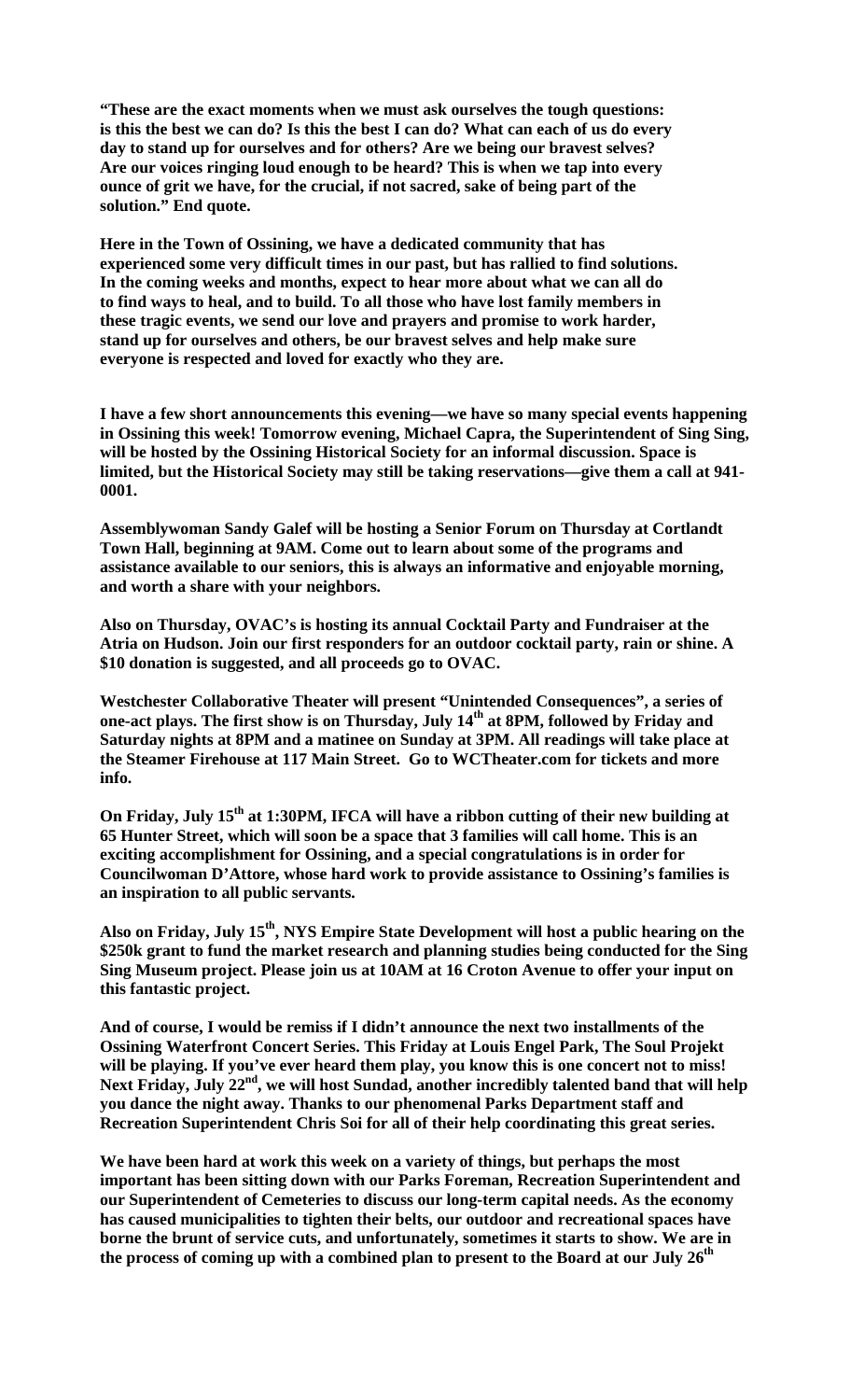**meeting, so stay tuned for more information on how we plan to improve these important public spaces.** 

## **IV. LIAISON REPORTS**

# **V. DEPARTMENTAL REPORTS**

**Police Chief Kevin Sylvester provided an update on the Police Department:** 

- **Big conviction on the murder case in Ossining- this was a very difficult case because it was out of our jurisdiction.**
- **We are working on the second installment of our training program at the Ossining Public Library to try and re-vamp their Emergency Management System.**
- **Our police exam will be open to Village/Town residents. We are encouraging everyone interested in police work to take the exam.**
- **Police Department is trying to address the animal complaints in Ossining.**
- **Contact the police at 914-941-4099 if residents have any questions.**
- **The Police Department will have a big announcement on Facebook on Friday, July 15th, 2016. Please stay tuned.**
- **On July 20th, 2016 the Ossining Police Department will be hiring three new Police Officers. Anthony Perillo, Joe Rinaldi and Andrea Zambrano. All three are local residents.**

## **VI. PUBLIC COMMENT ON AGENDA ITEMS**

## **VII. BOARD RESOLUTIONS**

#### **A. Approval of Minutes**

**Councilmember Wilcher moved and it was seconded by Councilmember Feldman that the following be approved:** 

**Resolved, that the Town Board of the Town of Ossining hereby approves the June 28, 2016, Minutes of the Regular Meeting as presented.** 

 **Motion Carried: Unanimously** 

## **B. Approval of Voucher Detail Report**

**Councilmember Wilcher moved and it was seconded by Councilmember Jeffrey that the following be approved:** 

**Resolved, that the Town Board of the Town of Ossining hereby approves the Voucher Detail Report dated July 12, 2016 in the amount of \$427,312.35.** 

 **Motion Carried: Unanimously** 

## **C. Calling for a Public Hearing in the matter of the 2016 Cabaret License for Ballroom Studio of Westchester**

**Councilmember Wilcher moved and it was seconded by Councilmember Feldman that the following be approved:** 

**Resolved, that the Town Board of the Town of Ossining hereby calls for a Public Hearing to be held on Tuesday, July 26, 2016 at 7:30 p.m. at the Ossining Municipal Building 16 Croton Avenue, 1st Floor Boardroom, Ossining NY 10562, in the matter of the 2016 Cabaret License for Ballroom Studio of Westchester, 565 North State Road Briarcliff Manor, NY 10510.**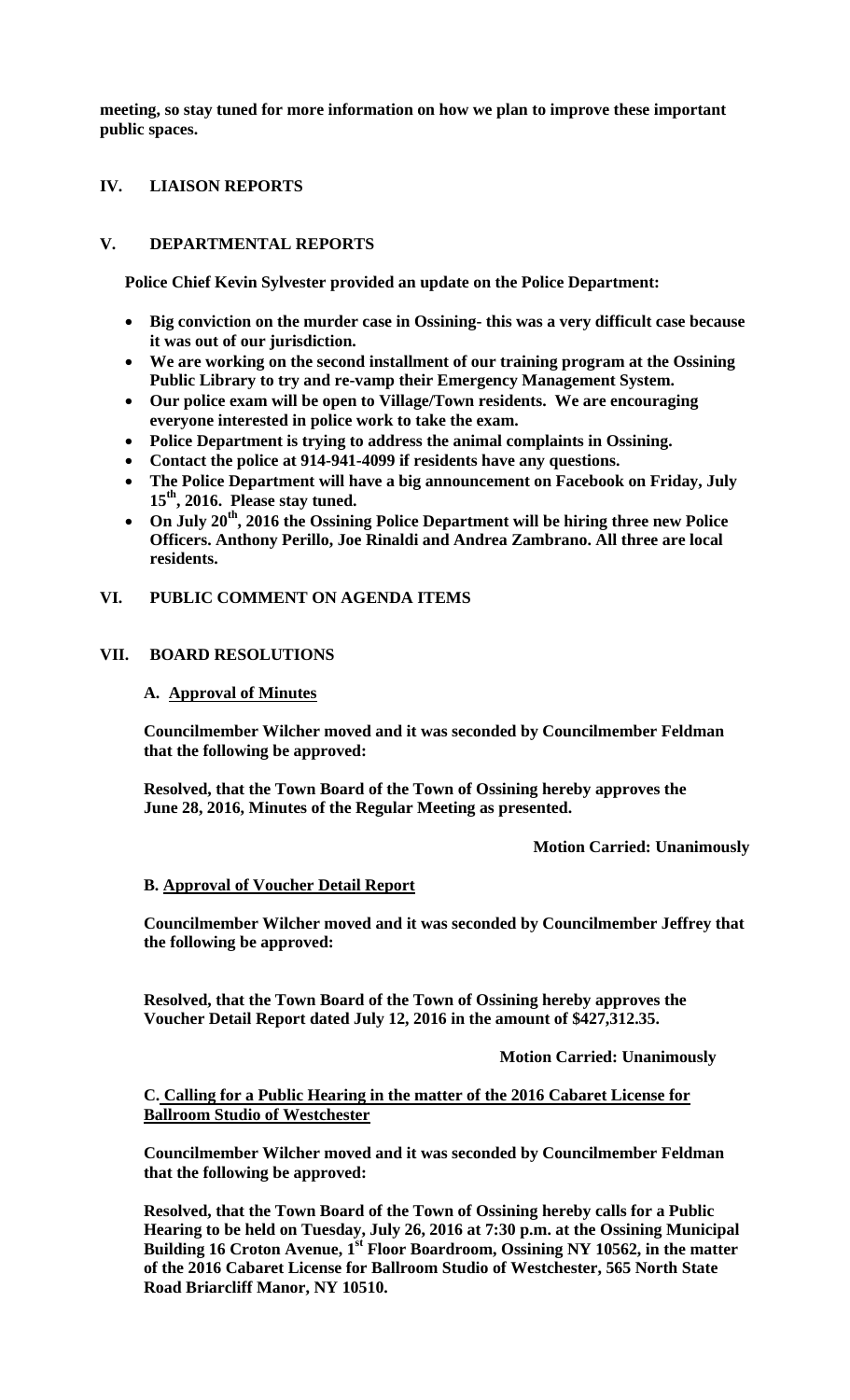**D. Calling for a Public Hearing in the matter of the 2016 Cabaret License for Briarcliff Manor Restaurant & Catering Corp.** 

**Councilmember D'Attore moved and it was seconded by Councilmember Wilcher that the following be approved:** 

**Resolved, that the Town Board of the Town of Ossining hereby calls for a Public Hearing to be held on Tuesday, July 26, 2016 at 7:35 p.m. at the Ossining Municipal Building, 1st Floor Boardroom, Ossining NY 10562, in the matter of the 2016 Cabaret License for Briarcliff Manor Restaurant & Catering Corp., 25 Studio Hill Road, Briarcliff Manor, NY 10510.** 

 **Motion Carried: Unanimously** 

**E. Adoption of Local Law #6 of 2016- Declaring a Moratorium on Construction within the Town of Ossining**

**Councilmember D'Attore moved and it was seconded by Councilmember Feldman that the following be approved:** 

**WHEREAS, the Town Board of the Town of Ossining has been considering the adoption of a proposed local law entitled "Declaring a Moratorium on Construction within the Town of Ossining", which impose a temporary moratorium on development within the Town of Ossining to allow for a planning and zoning analysis consistent with the Town's Comprehensive Plan; and** 

**WHEREAS, in accordance with New York State Law, and after having provided all requisite notice thereunder, the Town Board conducted a Public Hearing on Introductory Local Law No. 6-2016 entitled "Declaring a Moratorium on Construction within the Town of Ossining" on June 28th at 7:30 p.m.at the Birdsall/Fagan Police Court Facility, 86-88 Spring Street, Ossining, New York during which the public had the opportunity to be heard on such proposed local law; and** 

**WHEREAS, the proposed Local Law is a Type II action and does not require environmental review;** 

**NOW, THEREFORE, BE IT RESOLVED, that the Town Board of the Town of Ossining hereby adopts Local Law No. 6-2016, entitled "Declaring a Moratorium on Construction within the Town of Ossining" with such adoption to take effect as set forth in said Local Law and as otherwise required by law; and** 

**BE IT FURTHER RESOLVED, that the Town Board directs said Local Law #6 of 2016 to be filed and/or distributed in accordance with applicable law.** 

**Supervisor Levenberg stated that we are waiting on the results of a study on some of the recommendations on our comprehensive plan. It seems a good time to put the brakes on to get a good sense of our changing landscape to we make sure our planning and zoning boards can act upon the decisions we make at the Town Board level to enact a vision our community embraces.** 

> **Roll Call Vote: 5-0-0 Ayes: D'Attore, Wilcher, Jeffrey, Feldman & Levenberg**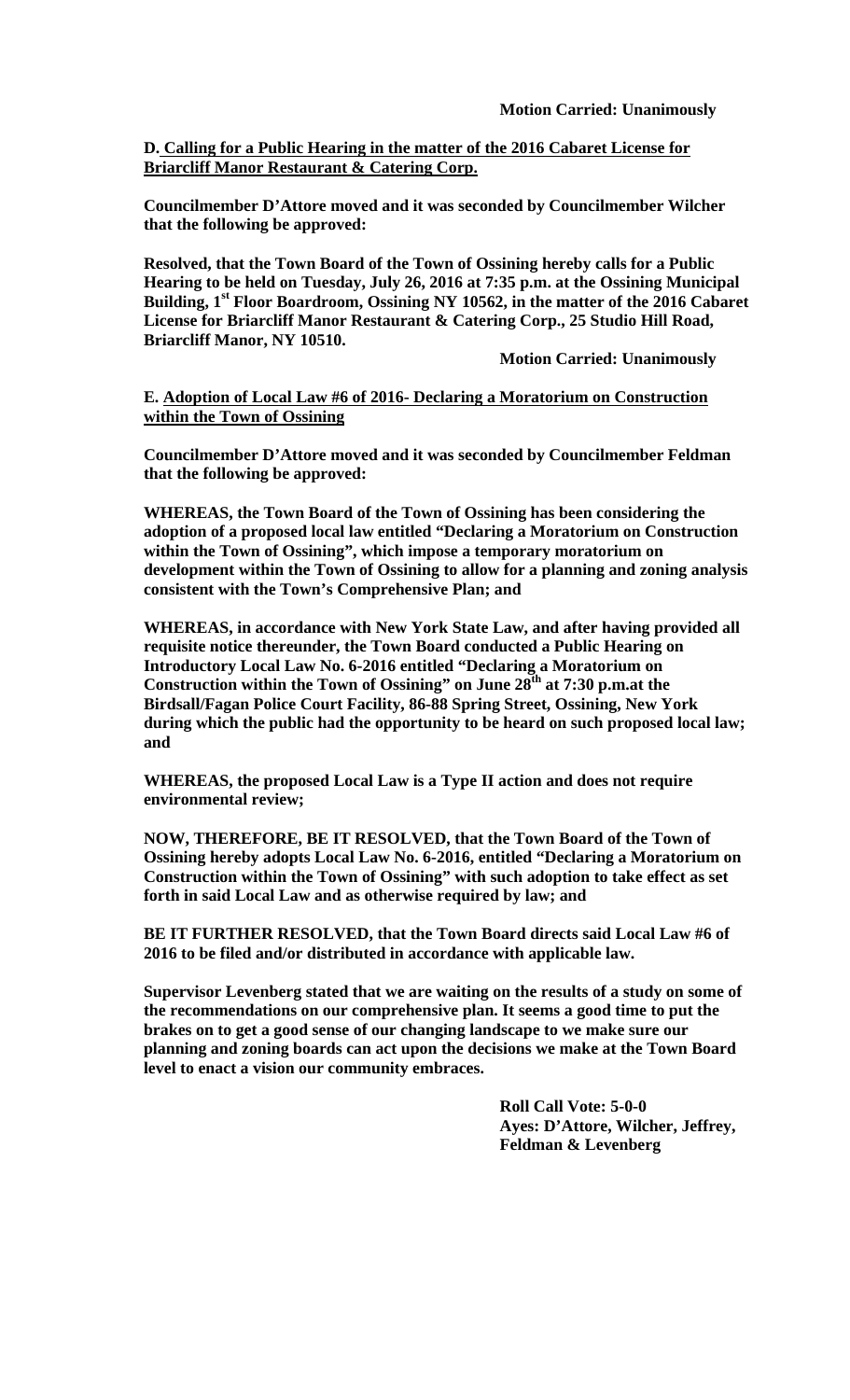#### **F. Adoption of Local Law #7 of 2016- Emergency Access Systems**

**Councilmember Jeffrey moved and it was seconded by Councilmember Feldman that the following be approved:** 

**WHEREAS, the Town Board of the Town of Ossining has been considering the adoption of a proposed local law entitled "Emergency Access Systems", which shall cause commercial structures within the Unincorporated Town to follow a set of rules and regulations designed to aid emergency responders enter a building safely and quickly in an emergency; and** 

**WHEREAS, in accordance with New York State Law, and after having provided all requisite notice thereunder, the Town Board conducted a Public Hearing on Introductory Local Law No. 7-2016 entitled "Emergency Access Systems" on June 28th at 7:35 p.m.at the Birdsall/Fagan Police Court Facility, 86-88 Spring Street, Ossining, New York during which the public had the opportunity to be heard on such proposed local law; and** 

**WHEREAS, the proposed Local Law is a Type II action and does not require environmental review;** 

**NOW, THEREFORE, BE IT RESOLVED, that the Town Board of the Town of Ossining hereby adopts Local Law No. 7-2016, entitled "Emergency Access Systems" with such adoption to take effect as set forth in said Local Law and as otherwise required by law; and** 

**BE IT FURTHER RESOLVED, that the Town Board directs said Local Law #7 of 2016 to be filed and/or distributed in accordance with applicable law.** 

**Supervisor Levenberg stated that this is common sense legislation which will protect our first responders as well as property that would otherwise potentially be damaged to service it in an emergency—specifically as it relates to commercial and multifamily properties.** 

> **Roll Call Vote: 5-0-0 Ayes: D'Attore, Wilcher, Jeffrey, Feldman & Levenberg**

**G.** 

## **TAX CERTIORARI**

#### **Campwood Realty, LLC(9013-1-84)**

#### **vs. Town of Ossining**

**Councilmember Wilcher moved and it was seconded by Councilmember Feldman that the following be approved:** 

**WHEREAS, proceedings pursuant to Article 7 of the Real Property Tax Law of the State of New York were instituted by Campwood Realty, LLC against The Town of Ossining, to review the tax assessments made on Petitioner's property located at 15 Campwoods Road, Town of Ossining, and designated on the tax assessment map of The Town of Ossining as Section 90.13, Block 1, Lot 84, for Tax Assessment Years 2011 through 2014, which proceedings are now pending in the Supreme Court of the State of New York, County of Westchester, under Index Nos. 55713/11; 65051/12; 64051/13; and 64650/14; and** 

**WHEREAS, the above Petitioner has agreed to a compromise and settlement of such proceedings, subject to the approval of the Town Board, correcting and reducing the assessed valuation of its real property and improvements, as follows:** 

**15 Campwoods Road, Ossining, N.Y. Section 90.13, Block 1, Lot 84**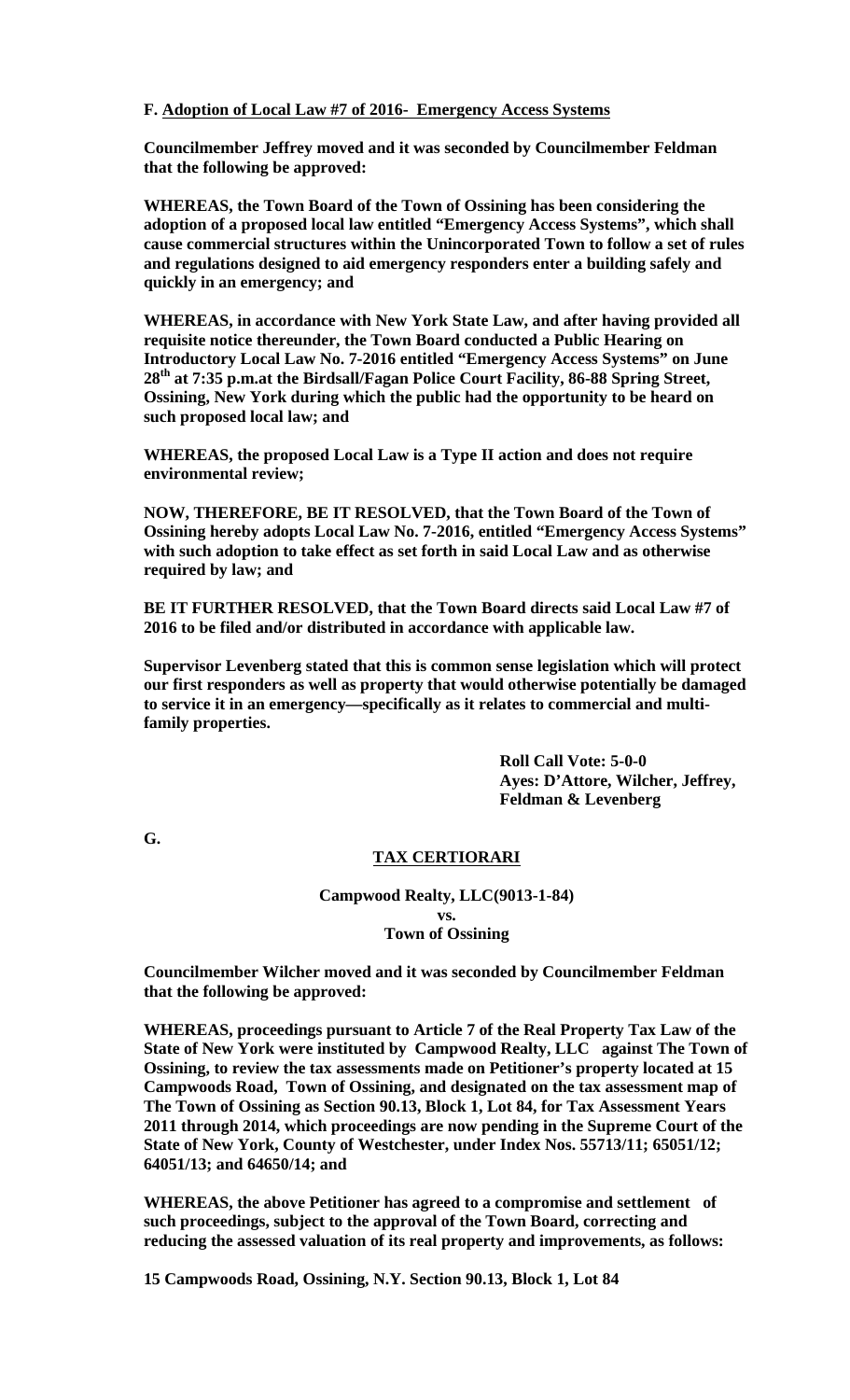|      |                     | Assessment Year Tax ID No. Original Assessed Value |          | <b>Reduction</b> Final Assessed Value |
|------|---------------------|----------------------------------------------------|----------|---------------------------------------|
| 2011 | 90.13-1-84 \$44,900 |                                                    | \$6,000  | \$38,900                              |
| 2012 | 90.13-1-84 \$44,900 |                                                    | \$6,400  | \$38,500                              |
| 2013 | 90.13-1-84 \$44,900 |                                                    | \$7,200  | \$37,700                              |
| 2014 | 90.13-1-84 \$44,900 |                                                    | \$13,200 | \$31,700                              |

**WHEREAS, any and all refunds necessitated by said settlement will be made without interest; and** 

**WHEREAS, the Town Board, upon the recommendation of the Assessor, concurred by Special Counsel to the Town, finds the proposed settlement appropriate and in the best interest of the Town of Ossining; now therefore it is** 

**RESOLVED, that settlement of the proceedings, on the terms set forth herein, is hereby accepted and approved, subject to the approval of the Supreme Court, Westchester County, wherein such proceedings are pending; and it is further** 

**RESOLVED, that Special Counsel to the Town is hereby authorized and directed to procure and execute any documents necessary to effectuate such settlement; and it is further** 

**RESOLVED, subject to the approval of the Supreme Court, Westchester County, that the Assessor is authorized and directed to make the changes and corrections to the individual unit assessment on the tax assessment roll of the Town of Ossining, which will be ordered pursuant to the Consent Judgment to be entered in accordance with the terms of this settlement, and the Receiver of Taxes is authorized and directed to process and pay the refund of Town of Ossining taxes estimated to be \$296.53, which will be ordered pursuant to said Consent Judgment.** 

**Supervisor Levenberg stated that this is an agreement reached with the development several months ago. There was a sale of the property during the tax cert process. One was approved by the board on Feb 10th. This is the corresponding sale.** 

 **Motion Carried: Unanimously** 

## **H. Receiver of Taxes: Property Redemption, 8-04 Brooke Club Drive**

**Councilmember Feldman moved and it was seconded by Councilmember Wilcher that the following be approved:** 

**Whereas, on June 28th, 2016, the Town Board of the Town of Ossining authorized a list of properties with delinquent taxes to be scheduled to be sold at auction on August 10th, 2016; and**

**WHERAS, the owner of 8-04 Brooke Club Drive appeared at the June 28, 2016 meeting seeking to arrange to make payment in full, explaining that she had just learned her tenant had failed to make the tax payments as required by the lease for the property; and**

**Whereas, the Town Board, at its discretion, may remove a property from the list if full payment, including a 10% redemption penalty, is tendered and cleared prior to July 31st, 2016; and**

**Whereas, the owner of 8-04 Brooke Club Drive has come forward and paid the full lien amount, plus interest and penalties;**

**Therefore be it Resolved, that the Town Board of the Town of Ossining hereby orders the Receiver of Taxes/ Enforcement Officer to remove the following property from the list of parcels to be auctioned on August 10th, 2016;**

**House and Property at 8-04 Brooke Club Drive, Tax I.D. # 80.19-1-35.0804,**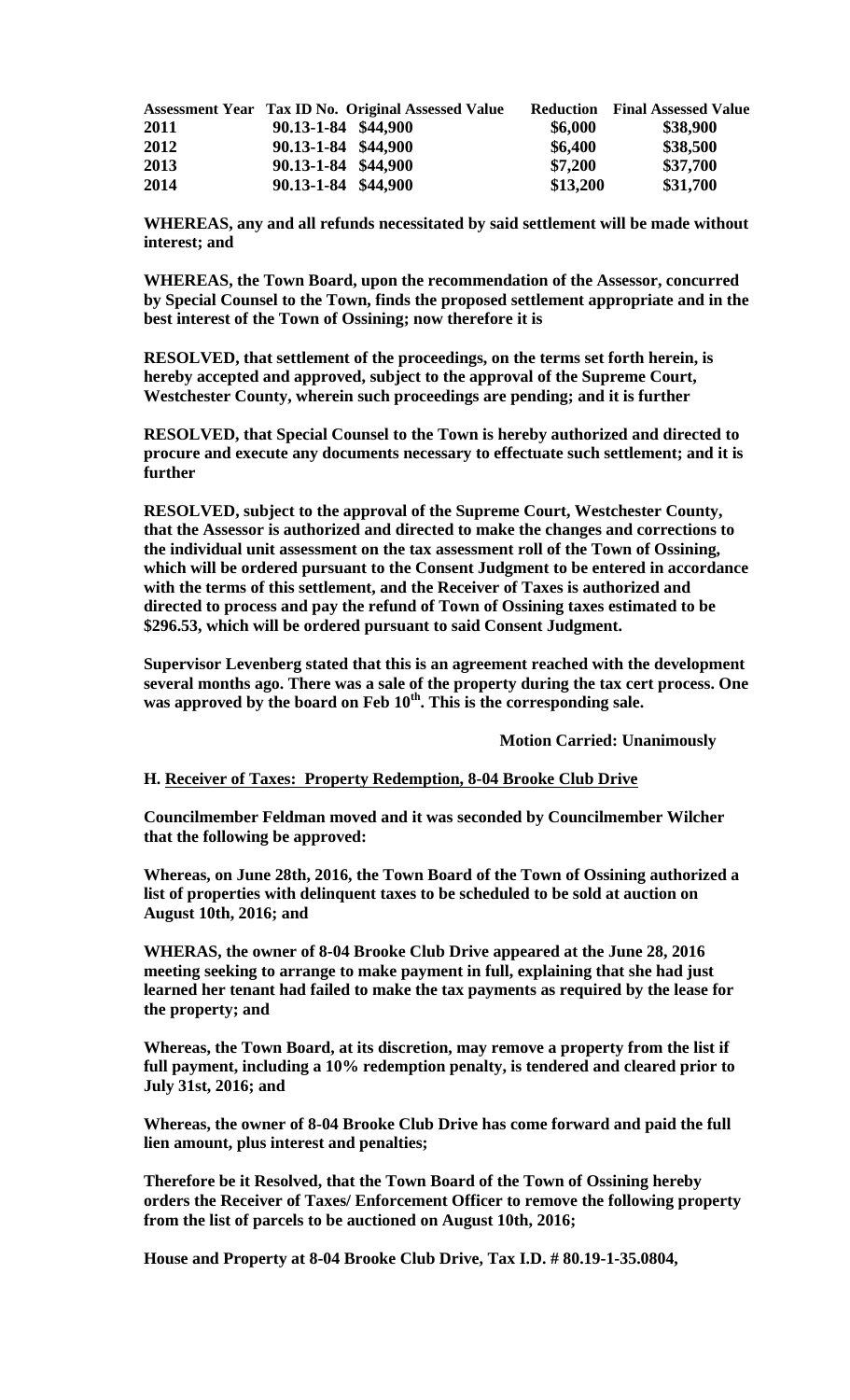**And be it Further Resolved, that the Town Board reserves the right to evaluate future requests of a similar nature on a case-by-case basis.** 

**Supervisor Levenberg stated that the Property Redemption from Foreclosure Auction: 8-04 Brooke Club Drive At our last meeting we were approached by the homeowner of this property which was headed to auction. I am pleased to say all of the delinquent taxes and penalties were paid the day following that meeting. The tax receiver is awaiting this resolution in order to accept the 10% penalty and remove it from the auction.** 

 **Motion Carried: Unanimously** 

# **I. Agreement for Professional Engineering Services – TC Merritts Land Surveyors P.C.**

**Councilmember Wilcher moved and it was seconded by Councilmember Feldman that the following be approved:** 

**Resolved, that the Town Board of the Town of Ossining hereby authorizes the Supervisor to sign a proposal to provide professional surveying services with TC Merritts Land Surveyors P.C., Pleasantville, NY dated June 27th, 2016 to conduct a Right of Way survey as part of the Sanitary Sewer Improvement project at the intersection of Croton Dam Road (Route 134) and Kitchawan State Road, for an amount not to exceed \$6,940.** 

**Supervisor Levenberg stated that as we have discussed, we are doing our best to work with the State DOT to help get the work done for the new culverts at 134 and 9A. At the same time, they will be replacing a town sewer line that currently runs under the culvert but will ultimately be rerouted. There are a number of steps we must take to ensure this work gets done properly and we have the temporary and permanent easements in place. This survey will help us clean up our records and get that work accomplished.** 

 **Motion Carried: Unanimously** 

## **J. Personnel – Dale Cemetery, Seasonal Appointment Termination**

**Councilmember Wilcher moved and it was seconded by Councilmember Jeffrey that the following be approved:** 

**Resolved, that the Town Board of the Town of Ossining hereby terminates the seasonal employment of Carmelo Ciccone, effective July 11th, 2016.** 

**Supervisor Levenberg stated that a month ago we hired a seasonal laborer for Dale Cemetery. Last week he submitted a letter of resignation as he got a full time job. We wish Carmello the best in his new position with the Town of North Castle.** 

 **Motion Carried: Unanimously** 

#### **ADJOURNMENT INTO WORK SESSION FROM WHICH THE BOARD WILL RETURN TO LEGISLATIVE**

**At 8:15 P.M., Councilmember Jeffrey moved and it was seconded by Councilmember Wilcher that the meeting be adjourned to Work Session.** 

**Motion Carried: Unanimously**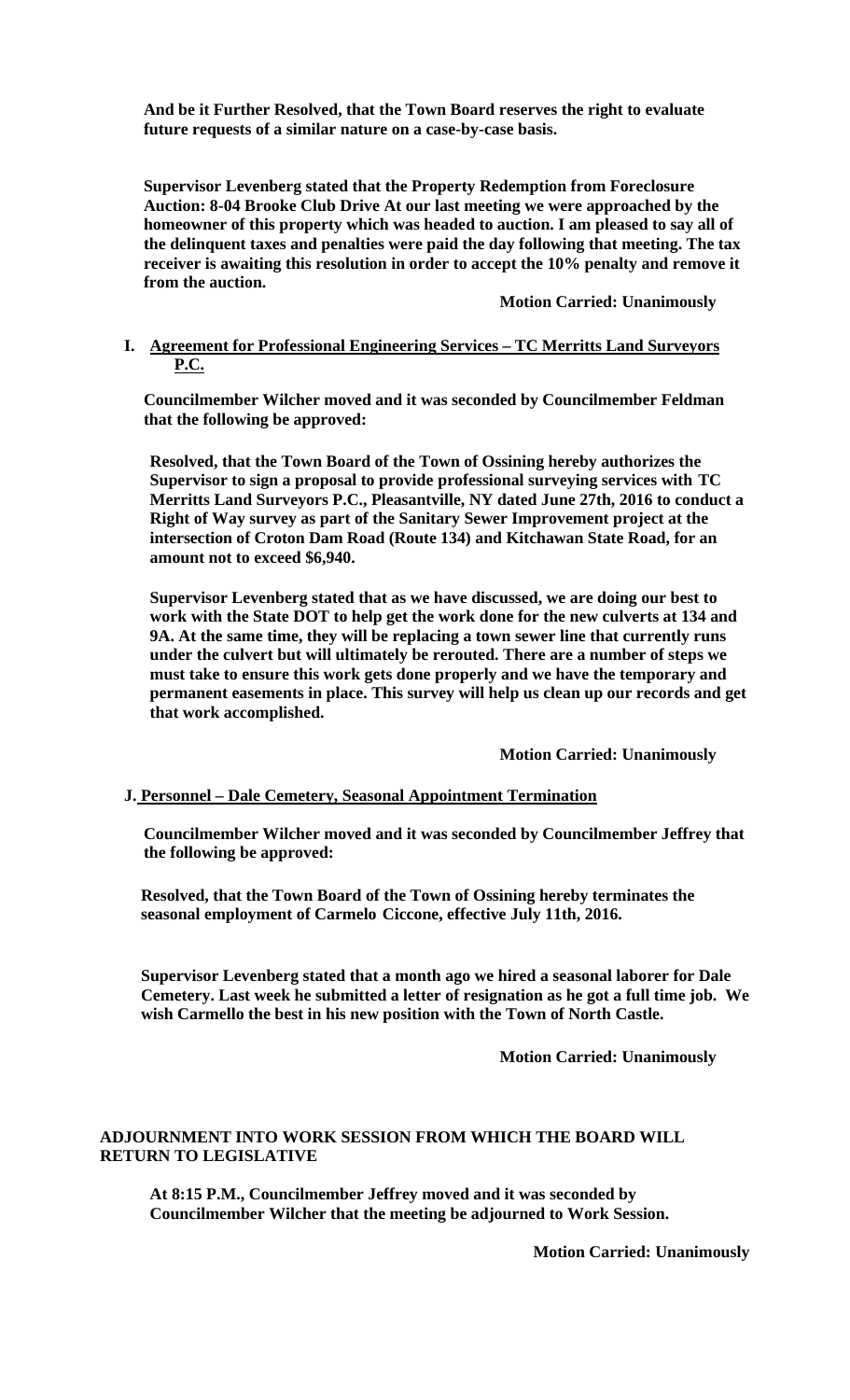**Discussion of Phase-In Legislation- Supervisor Levenberg discussed the Introduction of legislation by Assemblywoman Sandy Galef, chair of the real property committee in the Assembly, and Senator Carlucci. We asked the Assessor to do an evaluation and houses had to be eligible for STAR and no improvements to the home and 1-3 family home. There are about 572 properties that fell into this category. Supervisor Levenberg is recommending a cutoff of 25% or above. All members of the Board are in in support of the 25% cutoff.** 

**Request from Ossining Chamber- Lobsterfest at Engel park on Aug 27<sup>th</sup> – Supervisor Levenberg stated that the Chamber, a not for profit, has asked that we wave our fee for the event that they would like to hold in front of the stage. All members of the Board were in agreement.** 

 **Request for Reduced Cost Burials at Dale Cemetery for Indigent Emergency Responders. Supervisor Levenberg stated that we were approached by a member of the fire department who was responsible for burying a firefighter at Dale Cemetery in the fire fighter section of the cemetery. They asked if we would reduce the fee to the indigent rate. The Board decided not to make any exemptions at this time.** 

**Update on CFA/ Priority Project Grant Application-Supervisor Levenberg stated that on July 29th, many municipalities and developers will be applying to the state for funding for projects that improve economic development. Hopefully, we will have something ready to submit that will be a plan to tie together some of Ossining's remaining Open Space into a significant corridor, as well as develop bike lanes and street scaping more conducive to the way millennials like to get around. As we are seeing an increase in migration from Brooklyn to Ossining, this is a wonderful time to evaluate how we change our landscape with the changing times. Money would be sought for planning, landscaping, marketing, community outreach to put in bike lanes along Route 133/Somerstown Rd, North State Rd, and hiking trails and paths that would connect Ryder Park to Teatown along the Briarcliff Peekskill Trail way. This would present an opportunity to connect to the Old Croton Aqueduct, the North County Trail way, Village of Briarcliff and Village of Ossining and Town of New Castle.** 

**All members of the board were in support of this grant application. Supervisor Levenberg advised that the Town would be reaching out to our state legislators for support as well.** 

**Supervisor Levenberg advised that we the Town applied for a grant for an ADA compliant kyack launch/ramp which would be located at the south end of the beach at Engle Park. We hope to partner with the School district with this grant.** 

**We have also applied for a grant for recycle bins in all of our parks and a grant for a building study for the house on Dale Cemetery.** 

**Fireworks-We discussed a couple of dates with your Superintendent of Parks and**  Recreation. Next year 4<sup>th</sup> of July is on a Tuesday and we are proposing Monday, **July 3rd for the fireworks. All members of the board were in agreement the fireworks display on Monday, July 3, 2017** 

#### **MOTION TO RETURN TO LEGISLATIVE SESSION**

**At 9:00 P.M., Councilmember Feldman moved and it was seconded by Councilmember Jeffrey that the meeting be adjourned to Legislative Session.**